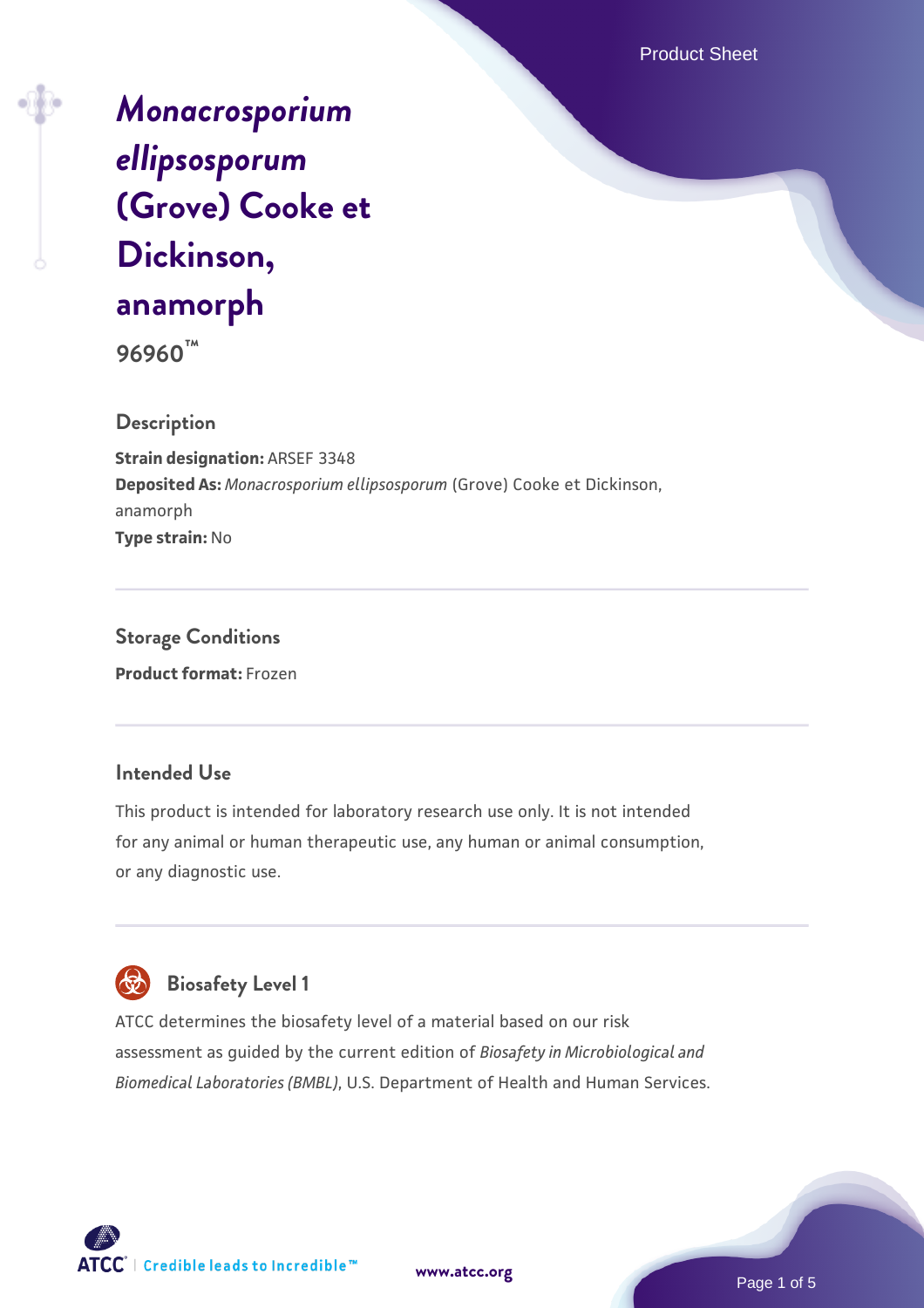It is your responsibility to understand the hazards associated with the material per your organization's policies and procedures as well as any other applicable regulations as enforced by your local or national agencies.

ATCC highly recommends that appropriate personal protective equipment is always used when handling vials. For cultures that require storage in liquid nitrogen, it is important to note that some vials may leak when submersed in liquid nitrogen and will slowly fill with liquid nitrogen. Upon thawing, the conversion of the liquid nitrogen back to its gas phase may result in the vial exploding or blowing off its cap with dangerous force creating flying debris. Unless necessary, ATCC recommends that these cultures be stored in the vapor phase of liquid nitrogen rather than submersed in liquid nitrogen.

### **Certificate of Analysis**

For batch-specific test results, refer to the applicable certificate of analysis that can be found at www.atcc.org.

### **Growth Conditions**

**Medium:**  [ATCC Medium 2221: Quarter-strength cornmeal agar](https://www.atcc.org/-/media/product-assets/documents/microbial-media-formulations/2/2/2/1/atcc-medium-2221.pdf?rev=9a5335e49bad45459ea9c2f9d8051454) **Temperature:** 20°C

#### **Material Citation**

If use of this material results in a scientific publication, please cite the material in the following manner: *Monacrosporium ellipsosporum* (Grove) Cooke



**[www.atcc.org](http://www.atcc.org)**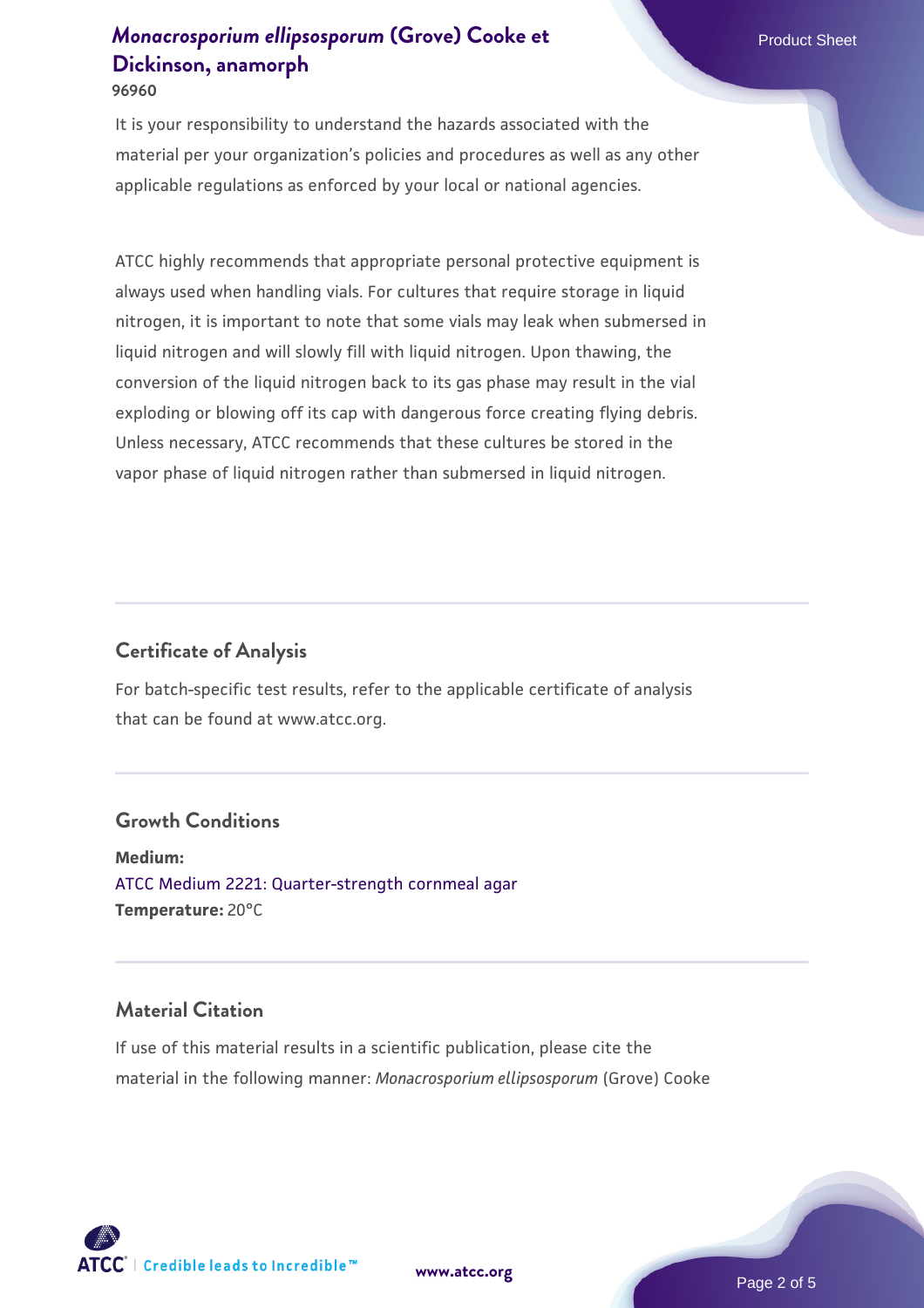**96960**

et Dickinson, anamorph (ATCC 96960)

#### **References**

References and other information relating to this material are available at www.atcc.org.

### **Warranty**

The product is provided 'AS IS' and the viability of ATCC® products is warranted for 30 days from the date of shipment, provided that the customer has stored and handled the product according to the information included on the product information sheet, website, and Certificate of Analysis. For living cultures, ATCC lists the media formulation and reagents that have been found to be effective for the product. While other unspecified media and reagents may also produce satisfactory results, a change in the ATCC and/or depositor-recommended protocols may affect the recovery, growth, and/or function of the product. If an alternative medium formulation or reagent is used, the ATCC warranty for viability is no longer valid. Except as expressly set forth herein, no other warranties of any kind are provided, express or implied, including, but not limited to, any implied warranties of merchantability, fitness for a particular purpose, manufacture according to cGMP standards, typicality, safety, accuracy, and/or noninfringement.

### **Disclaimers**

This product is intended for laboratory research use only. It is not intended for any animal or human therapeutic use, any human or animal consumption, or any diagnostic use. Any proposed commercial use is prohibited without a license from ATCC.

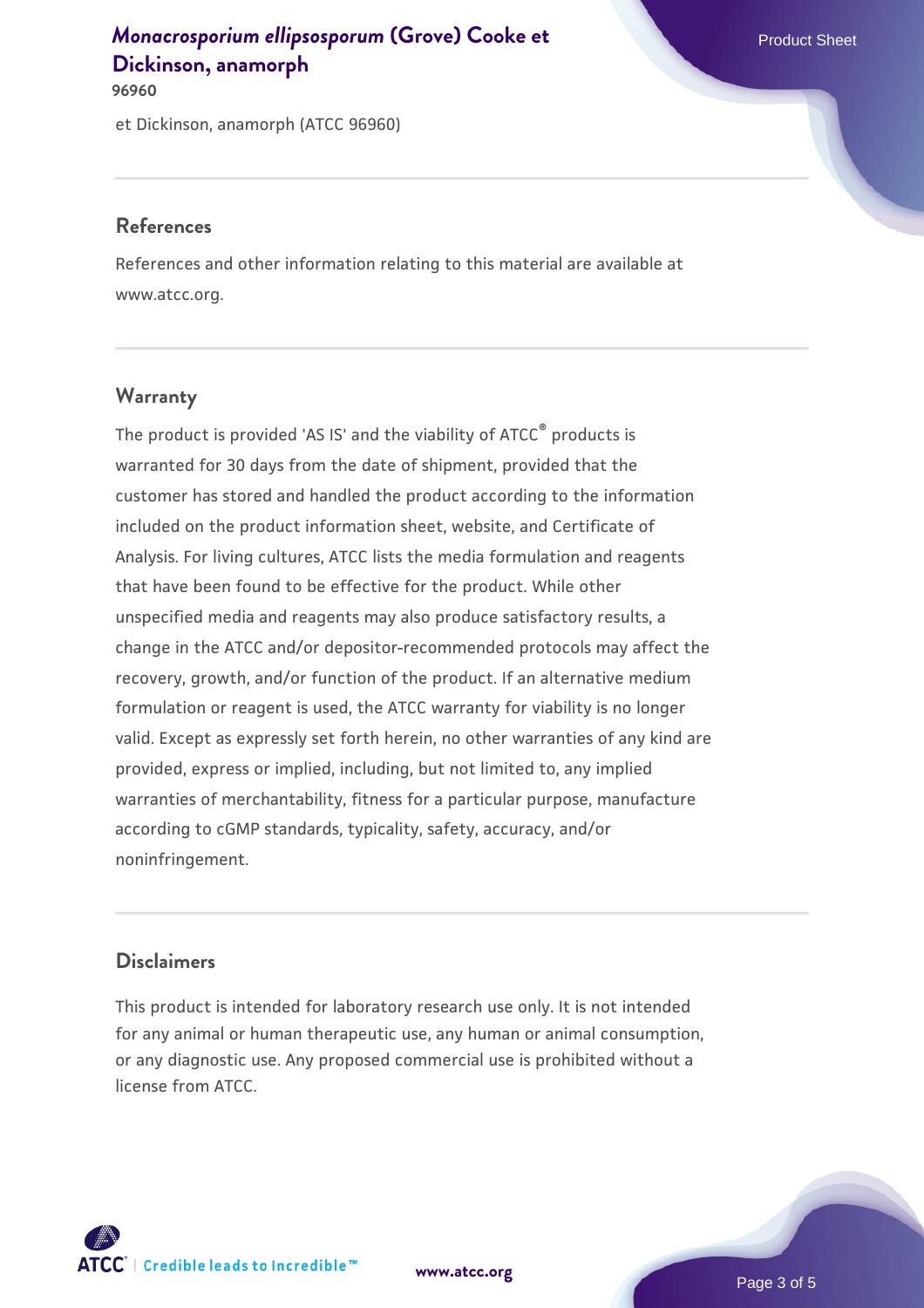**96960**

While ATCC uses reasonable efforts to include accurate and up-to-date information on this product sheet, ATCC makes no warranties or representations as to its accuracy. Citations from scientific literature and patents are provided for informational purposes only. ATCC does not warrant that such information has been confirmed to be accurate or complete and the customer bears the sole responsibility of confirming the accuracy and completeness of any such information.

This product is sent on the condition that the customer is responsible for and assumes all risk and responsibility in connection with the receipt, handling, storage, disposal, and use of the ATCC product including without limitation taking all appropriate safety and handling precautions to minimize health or environmental risk. As a condition of receiving the material, the customer agrees that any activity undertaken with the ATCC product and any progeny or modifications will be conducted in compliance with all applicable laws, regulations, and guidelines. This product is provided 'AS IS' with no representations or warranties whatsoever except as expressly set forth herein and in no event shall ATCC, its parents, subsidiaries, directors, officers, agents, employees, assigns, successors, and affiliates be liable for indirect, special, incidental, or consequential damages of any kind in connection with or arising out of the customer's use of the product. While reasonable effort is made to ensure authenticity and reliability of materials on deposit, ATCC is not liable for damages arising from the misidentification or misrepresentation of such materials.

Please see the material transfer agreement (MTA) for further details regarding the use of this product. The MTA is available at www.atcc.org.

#### **Copyright and Trademark Information**

© ATCC 2021. All rights reserved. ATCC is a registered trademark of the American Type Culture Collection.

**Revision**



**[www.atcc.org](http://www.atcc.org)**